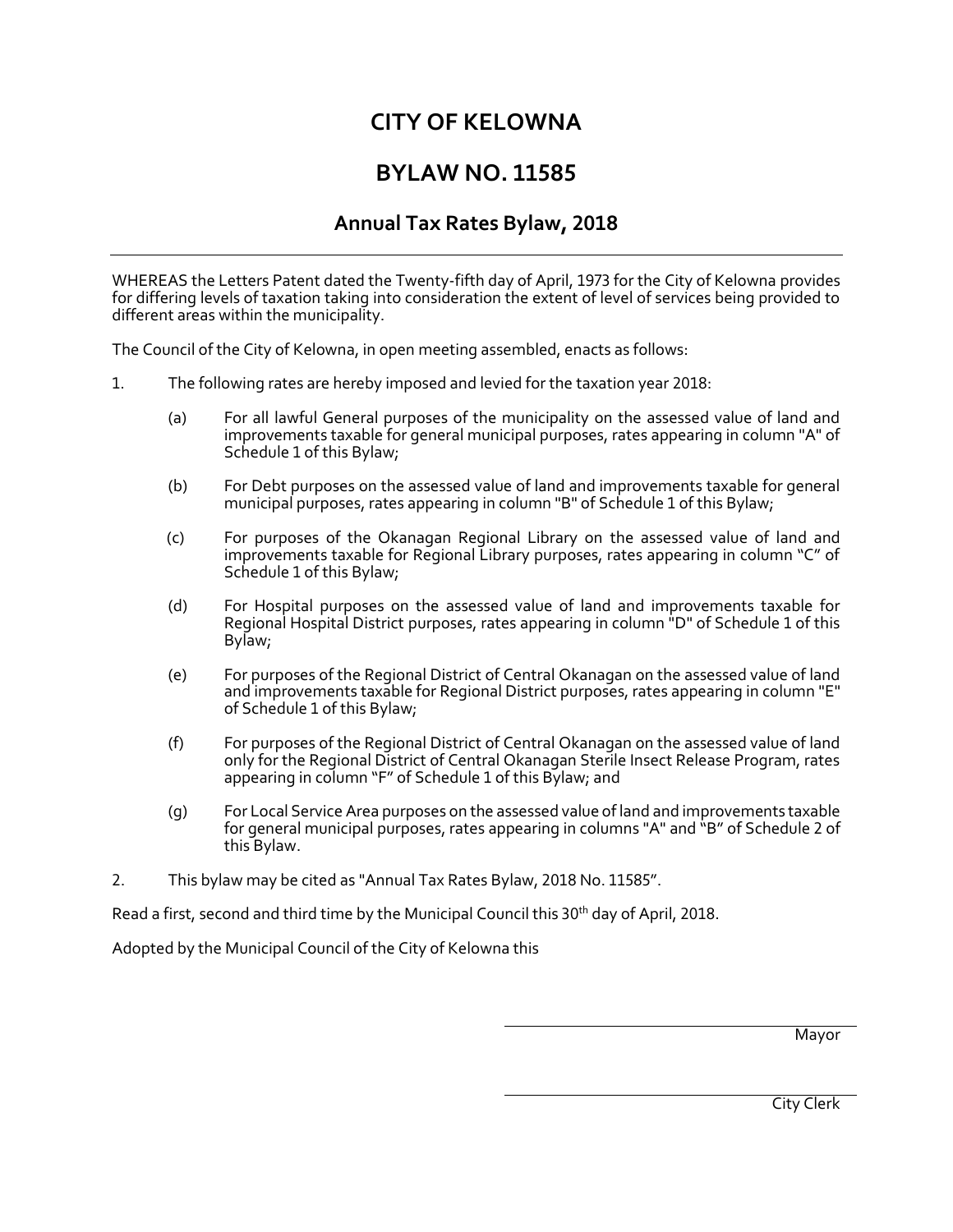Bylaw No. 11585– Page 2

### **SCHEDULE 1**

### **CITY OF KELOWNA**

#### **GENERAL MUNICIPAL, DEBT, HOSPITAL AND REGIONAL DISTRICT TAX RATES - 2018**

|                       |                              |                                                     | <b>TAXABLE</b> |                |                                                       |                                    |                                                  |
|-----------------------|------------------------------|-----------------------------------------------------|----------------|----------------|-------------------------------------------------------|------------------------------------|--------------------------------------------------|
|                       |                              |                                                     |                |                |                                                       |                                    |                                                  |
|                       |                              | TAX RATES (DOLLAR OF TAX PER \$1,000 TAXABLE VALUE) |                |                |                                                       |                                    | <b>ONLY</b>                                      |
|                       |                              | A                                                   | B              | C              | D                                                     | E                                  | F                                                |
| <b>PROPERTY CLASS</b> |                              | <b>GENERAL</b><br><b>MUNICIPAL</b>                  | <b>DEBT</b>    | <b>LIBRARY</b> | <b>REGIONAL</b><br><b>HOSPITAL</b><br><b>DISTRICT</b> | <b>REGIONAL</b><br><b>DISTRICT</b> | <b>REGIONAL</b><br><b>DISTRICT</b><br><b>SIR</b> |
| 01                    | Residential                  | 2.9961                                              | 0.1051         | 0.1437         | 0.2638                                                | 0.2452                             | 0.0329                                           |
| 02                    | <b>Utilities</b>             | 16.6206                                             | 0.5830         | 0.7974         | 0.9232                                                | 0.8581                             | 0.1151                                           |
| 03                    | <b>Supportive Housing</b>    | 2.9961                                              | 0.1051         | 0.1437         | 0.2638                                                | 0.2452                             | 0.0329                                           |
| 04                    | <b>Major Industrial</b>      | 19.8267                                             | 0.6955         | 0.9512         | 0.8968                                                | 0.8336                             | 0.1118                                           |
| 05                    | <b>Light Industrial</b>      | 7.1236                                              | 0.2499         | 0.3417         | 0.8968                                                | 0.8336                             | 0.1118                                           |
| 06                    | <b>Business/Other</b>        | 7.1236                                              | 0.2499         | 0.3417         | 0.6462                                                | 0.6007                             | 0.0805                                           |
| 08                    | <b>Recreation/Non-Profit</b> | 2.9961                                              | 0.1051         | 0.1437         | 0.2638                                                | 0.2452                             | 0.0329                                           |
| 09                    | Farm:                        |                                                     |                |                |                                                       |                                    |                                                  |
|                       | a) Land                      | 0.4619                                              | 0.0160         | 0.0221         | 0.2638                                                | 0.2452                             | 0.0329                                           |
|                       | b) Improvements              | 1.4941                                              | 0.0524         | 0.0717         | 0.000                                                 | 0.0000                             | 0.0000                                           |